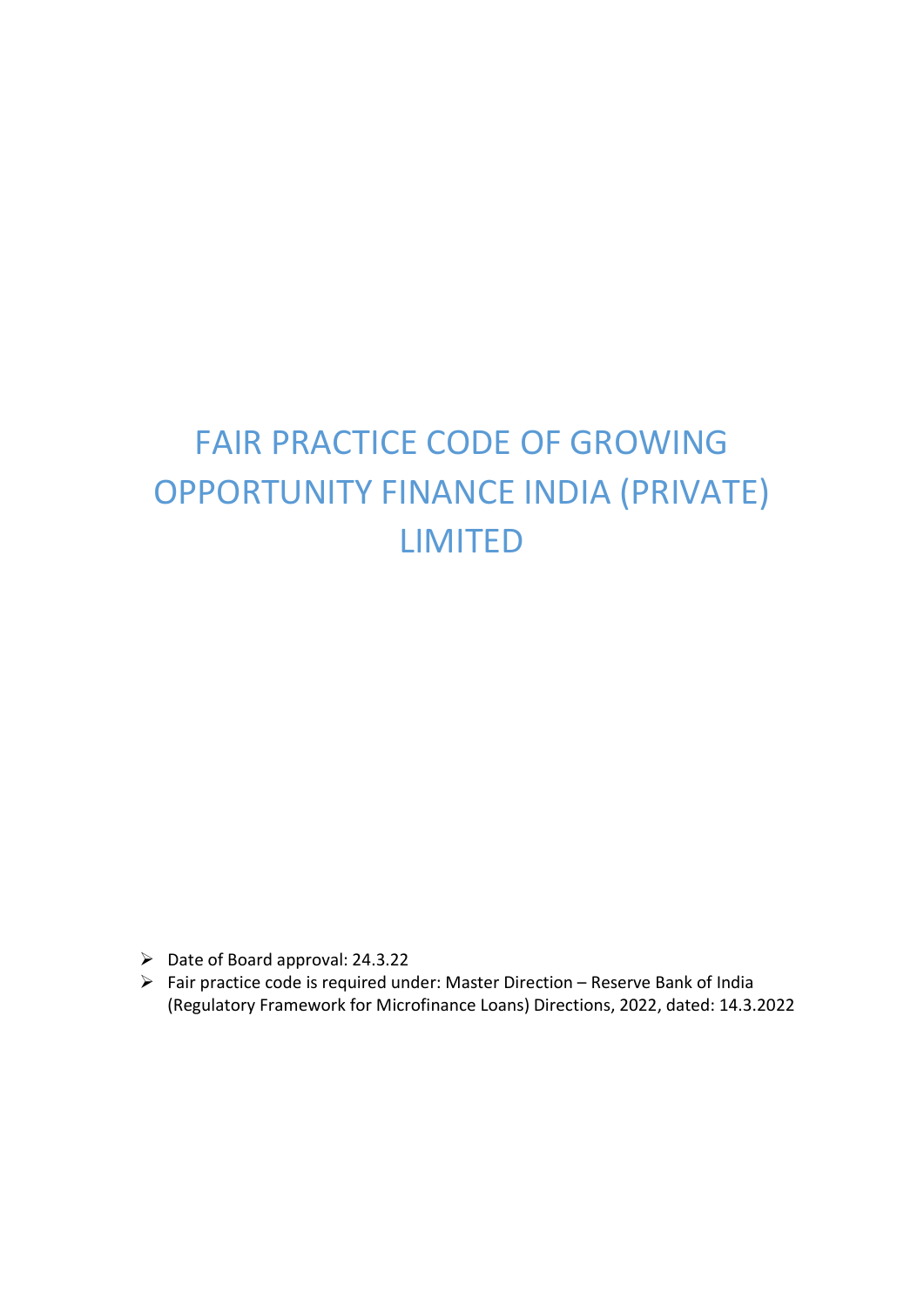#### Introduction:

The Reserve Bank of India (RBI) has issued directions on regulatory framework for Micro Finance Loans to Non-Bank Financial Companies-Micro Finance Institution (NBFC-MFI) vide its notification number RBI/DOR/2021-22/89, DoR.FIN.REC.95/03.10.038/2021-22, dated March 14, 2022.

This direction mandates the Company to lay down a fair practices code ("Code") and the code is applicable to all the offices of the Company and binding on all the employees of the Company.

#### Objective of this code:

- To curb the practice of multiple lending and over-indebtedness
- To maintain transparency in charges, ceilings on margins and interest rates
- To avoid non-coercive methods of recovery

#### The Company Commits to:

- Abide by this directions and other rules, regulations, acts applicable to the Company and regulatory authorities
- Display the code in all its offices and on its website
- Issue this code in a language understood by its borrower

#### Fair Practices:

#### Loan:

- The Company shall issue collateral-free loans to low-income households, i.e., households having annual income up to Rs.3,00,000.
- The loan shall not be linked with a lien on the deposit account of the borrower
- The Company shall make an assessment of household income of the borrower before processing the loan application
- The Company shall not charge penalty for pre-payment on microfinance loans
- The loan agreement of the Company and all entries in the loan card shall be in a language understood by the borrower
- The loan card of the Company shall contain
	- o Information which adequately identifies the borrower
	- o Simplified factsheet on pricing
	- o All other terms and conditions attached to the loan
	- o Acknowledgement by the company of all repayments including instalments
	- o Name and contact number of nodal officer to handle the grievances of the borrower

## Transparency in disclosure: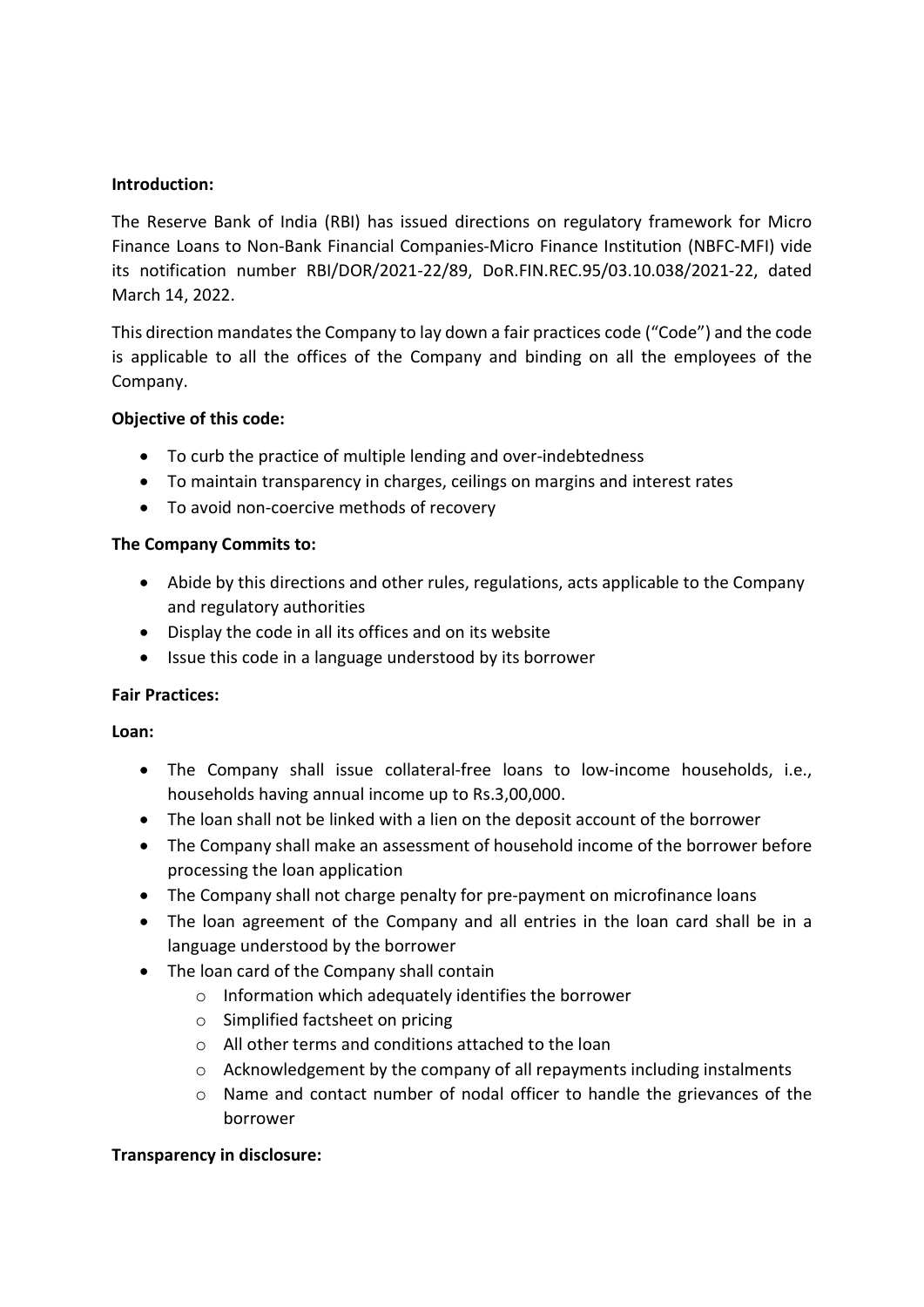- The Company shall submit information regarding household income to the Credit Information Companies (CICs).
- Provide timely and accurate data to the CICs and use the data available with them to ensure compliance with the level of indebtedness
- The Company shall display the minimum, maximum and average interest rates charged on microfinance loans in all its offices, in the literature (information booklets/ pamphlets) issued by it and details on its website
- The up-to-date details of the recovery agencies engaged by the Company is hosted on the Company's website

## Repayment Schedule

- The Company shall provide the flexibility of repayment periodicity considering the borrowers' requirement and the policy of the Company.
- The Company shall take into account all outstanding loans (collateral-free microfinance loans as well as any other type of collateralized loans) of the household while computing loan repayment obligation of the borrower. The outflows capped at 50 per cent of the monthly household income shall include repayments (including both principal as well as interest component) towards all existing loans as well as the loan under consideration.

#### Pricing of loan

- The Company shall not charge usurious interest rate to its borrowers
- The Company shall disclose pricing related information to a prospective borrower in a standardised simplified factsheet
- The Company shall explicitly disclose fees to be charged to the borrower in the factsheet
- The borrower shall not be charged any amount which is not explicitly mentioned in the factsheet
- The Company shall inform change in interest rate or any other charge, if any to the borrower well in advance and these changes shall be effective only prospectively

## Collection methods

- The company shall make recovery from the microfinance borrowers at a designated/ central designated place decided mutually by the Company and the borrower
- The field officer of the Company shall make recovery at the place of residence or work of the borrower if the borrower fails to appear at the designated/ central designated place on two or more successive occasions
- The Company shall not engage in harsh methods towards recovery i.e, harassing the family and friends of the borrower, threatening the borrower, calling the borrowers at odd hours, use of violence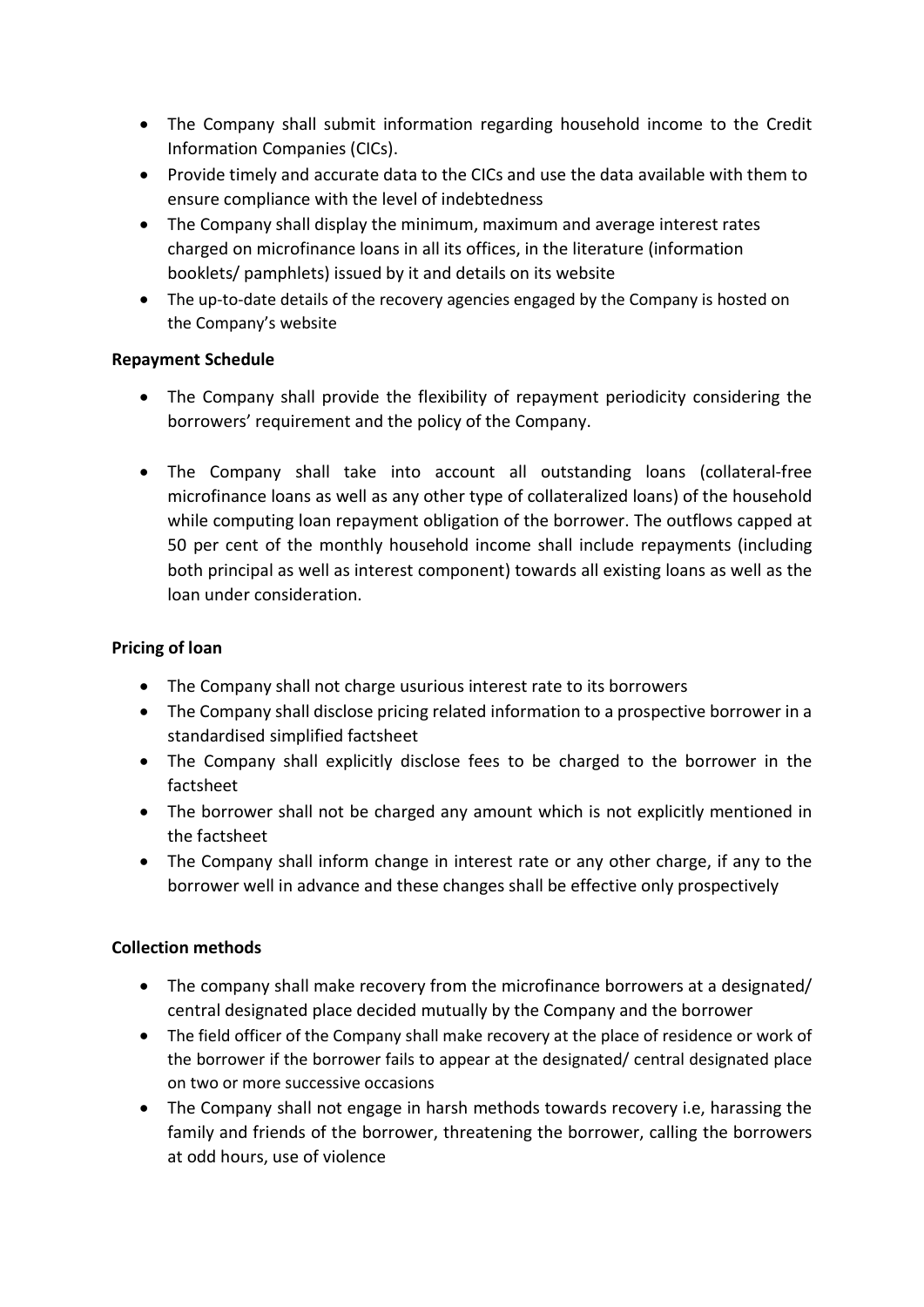#### Redressal mechanism

- The Company has a special mechanism for identification of the borrowers facing difficulties in repayment of dues to the Company and offer guidance to such borrowers on recourse available to them.
- The dedicated mechanism for redressal of recovery related grievances are implemented in the Company and duly communicated to the borrower at the time of disbursement and incorporated in the loan card and same is also posted on the website of the Company.
- The Company shall take responsibility for the inappropriate behaviour by its employees or employees of the outsourced agency and shall provide timely grievance redressal to its borrowers.

## Level 1: Branch Manager

Our clients may contact the Branch Manager of the particular location to register his/her query/ complaint/ grievances or suggestions, whose contact number and name are displayed in the Notice Board of the Branch office.

A separate notebook / Complaint boxes are available in all branch offices to register their complaints/suggestions.

The grievance will be addressed within SEVEN working days.

#### Level 2: Grievance Redressal Officer (GRO)

If the grievances are not addressed in above said stipulated days / if the client is not satisfied with the response received from the Branch Manager, the client may contact the Grievance Redressal Officer (GRO) of GOF, whose contact number is displayed in the Branch notice board and Loan Repayment Card.

For Tamil Nadu and Puducherry

The client can register the complaint with

- 1. Ms. Franzina S through phone number: 044 35101970 email id: grievance@gopportunity.net and Address: # 73, First Floor, 6th Street, Y Block, Anna Nagar, Chennai – 600 040.
- 2. Mrs.Nirmala Sukumar, Principal Nodal Officer through email: info@gopportunity.net

## For Chhattisgarh

The client can register the complaint with Mr.Prince Siwango Alfred, Nodal Officer through phone number: 9174951728 email id: rccg@gopportunity.net, grievance@gopportunity.net and Address: House No. C-109, First Floor, Sector-2, Near Balaji School, Devendra Nagar, Raipur (C.G) – 492001.

The grievance will be addressed within 30 working days from the primary date of the complaint.